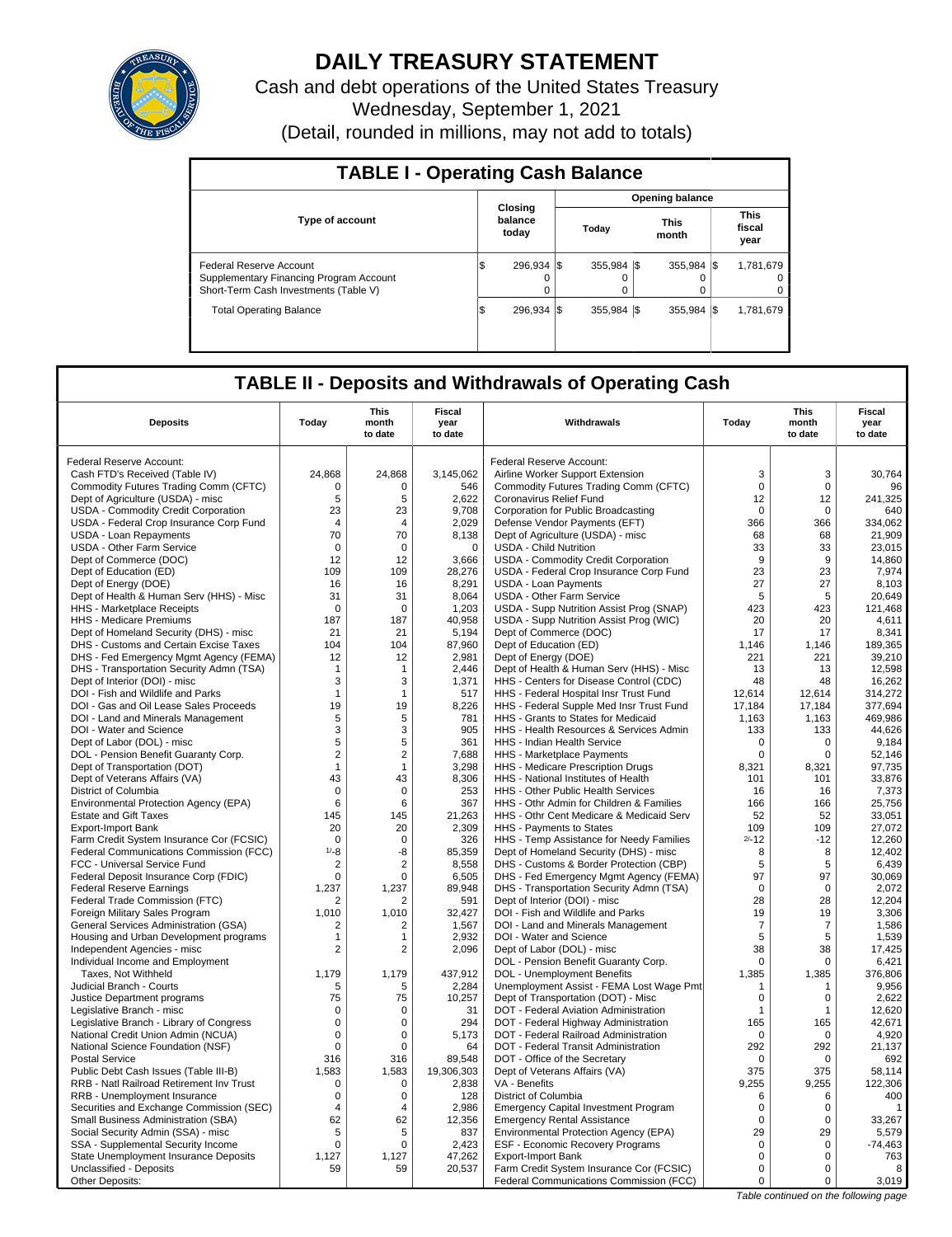|                                                                        |             | <b>This</b>      | <b>Fiscal</b>        |                                                                      |                    | <b>This</b>      | <b>Fiscal</b>             |
|------------------------------------------------------------------------|-------------|------------------|----------------------|----------------------------------------------------------------------|--------------------|------------------|---------------------------|
| <b>Deposits</b>                                                        | Today       | month<br>to date | year<br>to date      | Withdrawals                                                          | Today              | month<br>to date | year<br>to date           |
| Federal Housing Admin: Note Sales                                      | 66          | 66               | 19.708               | FCC - Universal Service Fund                                         | 0                  | 0                | 7,985                     |
| Thrift Savings Plan Transfer                                           | 223         | 223              | 44,414               | Federal Deposit Insurance Corp (FDIC)                                | $\overline{7}$     | $\overline{7}$   | 845                       |
|                                                                        |             |                  |                      | Federal Employees Insurance Payments                                 | 323                | 323              | 82,312                    |
|                                                                        |             |                  |                      | Federal Salaries (EFT)                                               | 543                | 543              | 189.857                   |
|                                                                        |             |                  |                      | Federal Trade Commission (FTC)                                       | $\Omega$           | $\mathbf 0$      | 529                       |
|                                                                        |             |                  |                      | General Services Administration (GSA)                                | 547                | 547              | 25,387                    |
|                                                                        |             |                  |                      |                                                                      | 3,539              |                  | 69,833                    |
|                                                                        |             |                  |                      | Housing and Urban Development programs                               |                    | 3,539            |                           |
|                                                                        |             |                  |                      | Independent Agencies - misc                                          | 5                  | 5                | 3,595                     |
|                                                                        |             |                  |                      | Interest on Treasury Securities                                      | 22                 | 22               | 285,670                   |
|                                                                        |             |                  |                      | IRS - Advanced Child Tax Credit (EFT)                                | $\overline{2}$     | $\overline{2}$   | 24,568                    |
|                                                                        |             |                  |                      | IRS - Economic Impact Payments (EFT)                                 | 385                | 385              | 443.066                   |
|                                                                        |             |                  |                      | IRS Tax Refunds Business (EFT)                                       | 2                  | 2                | 28,419                    |
|                                                                        |             |                  |                      | IRS Tax Refunds Individual (EFT)                                     | 1,733              | 1,733            | 334,667                   |
|                                                                        |             |                  |                      | Judicial Branch - Courts                                             | 5                  | 5                | 1,975                     |
|                                                                        |             |                  |                      | Justice Department programs                                          | 8                  | 8                | 19,439                    |
|                                                                        |             |                  |                      | Legislative Branch - misc                                            | 5                  | 5                | 1,148                     |
|                                                                        |             |                  |                      | Legislative Branch - Library of Congress                             | $\overline{1}$     | $\mathbf{1}$     | 675                       |
|                                                                        |             |                  |                      | <b>NASA</b>                                                          | $\Omega$           | $\mathbf 0$      | 18,408                    |
|                                                                        |             |                  |                      | National Credit Union Admin (NCUA)                                   | $\overline{1}$     | $\mathbf{1}$     | 2,748                     |
|                                                                        |             |                  |                      | National Science Foundation (NSF)                                    | 18                 | 18               | 6,333                     |
|                                                                        |             |                  |                      | Postal Service Money Orders and Other                                | 141                | 141              | 39,422                    |
|                                                                        |             |                  |                      | Public Debt Cash Redemp. (Table III-B)                               | 3,928              | 3,928            | 17,891,609                |
|                                                                        |             |                  |                      | Railroad Retirement Board (RRB) - misc                               | $\Omega$           | $\mathbf 0$      | 45                        |
|                                                                        |             |                  |                      | <b>RRB - Benefit Payments</b>                                        | 1,140              | 1,140            | 14,027                    |
|                                                                        |             |                  |                      | Securities and Exchange Commission (SEC)                             | $\Omega$           | $\Omega$         | 1,126                     |
|                                                                        |             |                  |                      | Small Business Administration (SBA)                                  |                    |                  | 647,735                   |
|                                                                        |             |                  |                      |                                                                      | 4,356              | 4,356            |                           |
|                                                                        |             |                  |                      | Social Security Admin (SSA) - misc                                   | 11                 | 11               | 4,271                     |
|                                                                        |             |                  |                      | SSA - Benefits Payments                                              | 224                | 224              | 916,004                   |
|                                                                        |             |                  |                      | SSA - Supplemental Security Income                                   | 4,305              | 4.305            | 54.517                    |
|                                                                        |             |                  |                      | <b>Transportation Services</b>                                       | 11                 | 11               | 1,148                     |
|                                                                        |             |                  |                      | Other Withdrawals:                                                   |                    |                  |                           |
|                                                                        |             |                  |                      | Agency for Internat'l Development                                    | 70                 | 70               | 20,116                    |
|                                                                        |             |                  |                      | Civil Service Retirement (EFT)                                       | 6,012              | 6,012            | 72.502                    |
|                                                                        |             |                  |                      | Military Active Duty Pay (EFT)                                       | 4.088              | 4.088            | 88.431                    |
|                                                                        |             |                  |                      | Military Retirement (EFT)                                            | 4,761              | 4,761            | 57,194                    |
|                                                                        |             |                  |                      | <b>State Department</b>                                              | 84                 | 84               | 16.844                    |
|                                                                        |             |                  |                      | Thrift Savings Plan Transfer                                         | 56                 | 56               | 71,659                    |
|                                                                        |             |                  |                      | Unclassified                                                         | 1,390              | 1,390            | 315,524                   |
| <b>Total Other Deposits</b><br>Change in Balance of Uncollected        | 290         | 290              | 77,712               | Total, Other Withdrawals                                             | 16,461             | 16,461           | 715,263                   |
| Funds                                                                  | $\mathbf 0$ | 0                | $\mathbf 0$          |                                                                      |                    |                  |                           |
| <b>Transfers from Depositaries</b>                                     | $\Omega$    | $\Omega$         | $\mathbf 0$          | <b>Transfers to Depositaries</b>                                     | $\Omega$           | $\mathbf 0$      | $\mathbf 0$               |
| <b>Total Federal Reserve Account</b>                                   | 32,671      | 32,671           | 23,662,044           | <b>Total Federal Reserve Account</b>                                 | 91,721             | 91,721           | 25,146,790                |
| Short-Term Cash Investments:<br>Transfers from Federal Reserve Account | O           |                  |                      | Short-Term Cash Investments:<br>Transfers to Federal Reserve Account |                    |                  |                           |
| (Table V)                                                              |             | $\Omega$         | $\mathbf 0$          | (Table V)                                                            | $\Omega$           | $\Omega$         |                           |
| Total Deposits (excluding transfers)                                   | 32,671      | l\$              | 32,671 \$ 23,662,044 | Total Withdrawals (excluding transfers)                              | 91,721             | l\$              | 91,721 \$ 25,146,790      |
|                                                                        |             |                  |                      | Net Change in Operating Cash Balance                                 | \$<br>$-59,051$ \$ |                  | $-59,051$ \$ $-1,484,745$ |
|                                                                        |             |                  |                      |                                                                      |                    |                  |                           |
|                                                                        |             |                  |                      |                                                                      |                    |                  | See Footnote              |

## **TABLE III-A - Public Debt Transactions**

| <b>Issues</b>                                                                                                                                                                                                                                                                                                                                                                                                                  | Today                                          | <b>This</b><br>month<br>to date |                                                                      | <b>Fiscal</b><br>year<br>to date                                                                                           | <b>Redemptions</b>                                                                                                                                                                                                                                                                                                     |  | Today                                                 |  |                                                    |     |                                                                                                                                         |  | <b>This</b><br>month<br>to date |  | Fiscal<br>year<br>to date |
|--------------------------------------------------------------------------------------------------------------------------------------------------------------------------------------------------------------------------------------------------------------------------------------------------------------------------------------------------------------------------------------------------------------------------------|------------------------------------------------|---------------------------------|----------------------------------------------------------------------|----------------------------------------------------------------------------------------------------------------------------|------------------------------------------------------------------------------------------------------------------------------------------------------------------------------------------------------------------------------------------------------------------------------------------------------------------------|--|-------------------------------------------------------|--|----------------------------------------------------|-----|-----------------------------------------------------------------------------------------------------------------------------------------|--|---------------------------------|--|---------------------------|
| Marketable:<br>Bills:<br><b>Regular Series</b><br>Cash Management Series<br><b>Notes</b><br><b>Bonds</b><br>Inflation-Protected Securities Increment<br><b>Federal Financing Bank</b><br>Nonmarketable:<br>United States Savings Securities:<br>Cash Issue Price<br>Interest Increment<br><b>Government Account Series</b><br>Hope Bonds<br><b>Domestic Series</b><br><b>Foreign Series</b><br>State and Local Series<br>Other | 0<br>483<br>6<br>302<br>204,403<br>44<br>1,534 | 1\$<br>204,403<br>1,534         | $0 \,$ $\upbeta$<br>0<br>0<br>0<br>483<br>$\Omega$<br>6<br>302<br>44 | 9,888,992<br>4,260,144<br>3,997,163<br>668,265<br>76,791<br>$\Omega$<br>1,367<br>3,919<br>95,908,592<br>117,347<br>381,803 | Marketable:<br><b>Bills</b><br><b>Notes</b><br><b>Bonds</b><br><b>Federal Financing Bank</b><br>Nonmarketable:<br>United States Savings Securities<br><b>Government Account Series</b><br>Hope Bonds<br><b>Domestic Series</b><br><b>Foreign Series</b><br>State and Local Series<br>Other<br><b>Total Redemptions</b> |  | 0 IS<br>61<br>202,856<br>2,356<br>1,511<br>206,784 \$ |  | 0<br>61<br>202,856<br>2,356<br>1,511<br>206,784 \$ | 1\$ | 15,139,931<br>2,162,836<br>29,649<br>1.209<br>9,697<br>95,929,674<br>$\Omega$<br>71,549<br>$\Omega$<br>96,705<br>381,243<br>113,822,493 |  |                                 |  |                           |
| <b>Total Issues</b>                                                                                                                                                                                                                                                                                                                                                                                                            | 206,772 \$                                     | 206,772 \$                      |                                                                      | 115,304,407                                                                                                                | Net Change in Public Debt Outstanding                                                                                                                                                                                                                                                                                  |  | $-12$ \$                                              |  | $-12$ \$                                           |     | 1,481,914                                                                                                                               |  |                                 |  |                           |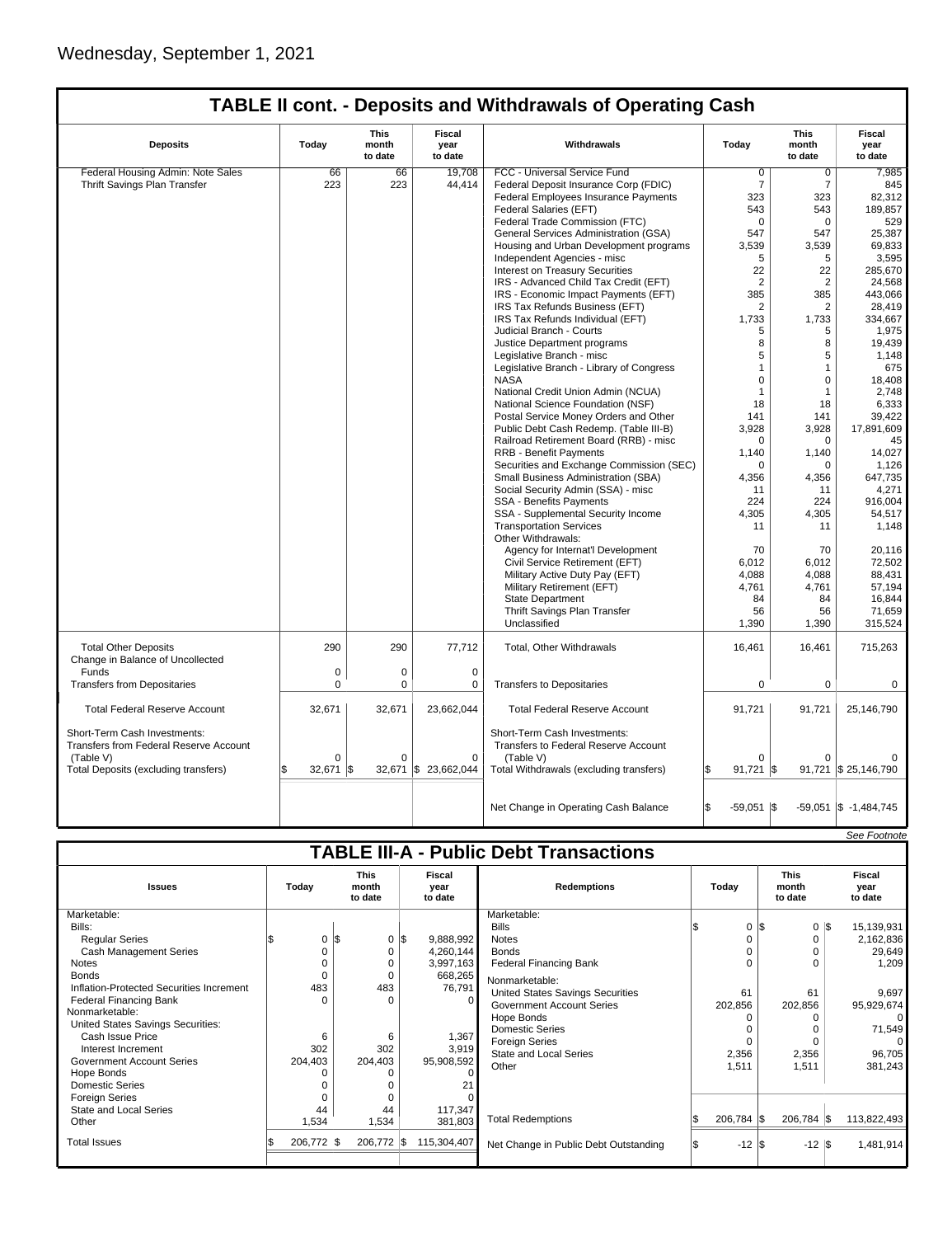| <b>TABLE III-B - Adjustment of Public Debt</b><br><b>Transactions to Cash Basis</b> |       |         |     |         |                    |                                 |                           |  |  |
|-------------------------------------------------------------------------------------|-------|---------|-----|---------|--------------------|---------------------------------|---------------------------|--|--|
| <b>Transactions</b>                                                                 | Today |         |     |         |                    | <b>This</b><br>month<br>to date | Fiscal<br>year<br>to date |  |  |
| Public Debt Cash Issues:                                                            |       |         |     |         |                    |                                 |                           |  |  |
| Public Debt Issues (Table III-A)                                                    | l\$   | 206,772 | l\$ | 206,772 | \$15,304,407       |                                 |                           |  |  |
| Premium on New Issues                                                               |       | n       |     | 0       | 22,225             |                                 |                           |  |  |
| Discount on New Issues:                                                             |       |         |     |         |                    |                                 |                           |  |  |
| Bills (-)                                                                           |       | 0       |     | 0       | 2,700              |                                 |                           |  |  |
| Bonds and Notes (-)                                                                 |       | 0       |     | 0       | 29,890             |                                 |                           |  |  |
| Federal Financing Bank (-)                                                          |       | o       |     | 0       |                    |                                 |                           |  |  |
| Government Account Transactions (-)                                                 |       | 204,403 |     | 204.403 | 95,908,592         |                                 |                           |  |  |
| Hope Bonds (-)                                                                      |       | n       |     | 0       |                    |                                 |                           |  |  |
| Interest Increment on United States                                                 |       |         |     |         |                    |                                 |                           |  |  |
| Savings Securities (-)                                                              |       | 302     |     | 302     | 3.919              |                                 |                           |  |  |
| Inflation-Protected Securities Increment                                            |       | 483     |     | 483     | 75,227             |                                 |                           |  |  |
| <b>Total Public Debt Cash Issues</b><br>Deposited in Federal Reserve Account        | \$    | 1,583   | 1\$ | 1,583   | \$19,306,303       |                                 |                           |  |  |
| Public Debt Cash Redemptions:                                                       |       |         |     |         |                    |                                 |                           |  |  |
| Public Debt Redemptions (Table III-A)                                               | \$    | 206,784 | l\$ | 206,784 | \$13,822,493       |                                 |                           |  |  |
| Premium on Debt Buyback Operation                                                   |       | Ω       |     | 0       |                    |                                 |                           |  |  |
| Discount on Debt Buyback Operation (-)                                              |       | 0       |     | 0       | n                  |                                 |                           |  |  |
| Federal Financing Bank (-)                                                          |       | n       |     | 0       | 1,209              |                                 |                           |  |  |
| Government Account Transactions (-)                                                 |       | 202,856 |     | 202,856 | 95,929,674         |                                 |                           |  |  |
| Hope Bonds (-)                                                                      |       | U       |     | O       | n                  |                                 |                           |  |  |
| <b>Total Public Debt Cash Redemptions</b>                                           |       |         |     |         |                    |                                 |                           |  |  |
| Withdrawn from Federal Reserve Acct.                                                | l\$   | 3,928   | l\$ |         | 3,928 \$17,891,609 |                                 |                           |  |  |

| <b>TABLE III-C - Debt Subject to Limit</b>                                        |                             |                                            |                           |                           |  |  |  |  |  |
|-----------------------------------------------------------------------------------|-----------------------------|--------------------------------------------|---------------------------|---------------------------|--|--|--|--|--|
|                                                                                   | Closing                     | <b>Opening balance</b>                     |                           |                           |  |  |  |  |  |
| <b>Balance Transactions</b>                                                       | today                       | balance<br>Today                           |                           | Fiscal<br>year            |  |  |  |  |  |
| Debt Held by the Public<br>Intragovernmental Holdings<br><b>Total Public Debt</b> | \$22,292,652<br>6,134,653   | \$22,254,544<br>6,172,774                  | \$22,254,544<br>6,172,774 | \$21,018,952<br>5,926,439 |  |  |  |  |  |
| Outstanding<br>Less: Debt Not<br>Subject to Limit:                                | 28,427,305                  | 28,427,317                                 | 28,427,317                | 26,945,391                |  |  |  |  |  |
| Other Debt                                                                        | 478                         | 478                                        | 478                       | 478                       |  |  |  |  |  |
| <b>Unamortized Discount</b>                                                       | 19,337                      | 19,348                                     | 19,348                    | 17,271                    |  |  |  |  |  |
| <b>Federal Financing Bank</b>                                                     | 6,053                       | 6,053                                      | 6,053                     | 7,262                     |  |  |  |  |  |
| Hope Bonds<br>Plus: Other Debt Subject to Limit<br>Guaranteed Debt of             | U                           | O                                          | O                         | n                         |  |  |  |  |  |
| Government Agencies                                                               | $\Omega$                    | $\Omega$                                   | $\Omega$                  | $\Omega$                  |  |  |  |  |  |
| <b>Total Public Debt</b><br>Subject to Limit                                      |                             | \$28,401,438   \$28,401,438   \$28,401,438 |                           | \$26,920,380              |  |  |  |  |  |
| <b>Statutory Debt Limit</b>                                                       | $$28,401,463$ $$28,401,463$ |                                            | $\$\,28,401,463$          | SUSP-1                    |  |  |  |  |  |
|                                                                                   |                             |                                            |                           |                           |  |  |  |  |  |

See Footnote

| <b>TABLE IV - Federal Tax Deposits</b> |                                 |     |                                                        |                           |                                                                      |  |  |  |  |
|----------------------------------------|---------------------------------|-----|--------------------------------------------------------|---------------------------|----------------------------------------------------------------------|--|--|--|--|
| Today                                  |                                 |     | <b>This</b><br>month<br>to date                        | Fiscal<br>year<br>to date |                                                                      |  |  |  |  |
| \$                                     | 549<br>10<br>20<br>79<br>2<br>6 |     | 25,100<br>549<br>10 <sup>1</sup><br>20<br>79<br>2<br>6 |                           | 2,522,955<br>334,456<br>4,873<br>66,931<br>309,922<br>6,356<br>4,544 |  |  |  |  |
| \$                                     | 25,767                          | l\$ | 25,767                                                 |                           | 3,250,037                                                            |  |  |  |  |
| \$                                     | 50<br>24,818                    |     | 50<br>24,818                                           |                           | 28.511<br>3,116,551                                                  |  |  |  |  |
| \$                                     | 24,868                          |     | 24,868                                                 |                           | 3,145,062                                                            |  |  |  |  |
|                                        | 898                             |     | 898                                                    |                           | 104,975                                                              |  |  |  |  |
| \$                                     | 25,767                          | S.  | 25,767                                                 |                           | 3,250,037                                                            |  |  |  |  |
|                                        |                                 |     | $25,100$ \$<br>l\$<br>1\$                              |                           | l\$<br>1\$<br>l\$<br>1\$<br>1\$                                      |  |  |  |  |

|                                              |   |                           |     |          |          |     | <i><b>JEE FUULIUIE</b></i> |  |  |
|----------------------------------------------|---|---------------------------|-----|----------|----------|-----|----------------------------|--|--|
| <b>TABLE V - Short-Term Cash Investments</b> |   |                           |     |          |          |     |                            |  |  |
|                                              |   | <b>Type of Depositary</b> |     |          |          |     |                            |  |  |
| <b>Balance Transactions</b>                  |   | А                         |     | в        | с        |     | <b>Total</b>               |  |  |
| Opening Balance Today<br>Deposits:           | S | $\Omega$                  | 1\$ | 0        | l\$<br>0 | IS. |                            |  |  |
| <b>Transfers to Depositaries</b>             |   | O                         |     | 0        | 0        |     |                            |  |  |
| <b>Special Direct Investment</b>             |   | O                         |     | 0        | 0        |     |                            |  |  |
| Term Investment                              |   | O                         |     | 0        | 0        |     |                            |  |  |
| Repo Investment                              |   | O                         |     | $\Omega$ | 0        |     |                            |  |  |
| Withdrawals:                                 |   |                           |     |          |          |     |                            |  |  |
| <b>Treasury Initiated</b>                    |   | 0                         |     | $\Omega$ | 0        |     |                            |  |  |
| Depositary Initiated                         |   | O                         |     | $\Omega$ | 0        |     |                            |  |  |
| <b>Special Direct Investment</b>             |   | O                         |     | n        | 0        |     |                            |  |  |
| <b>Term Investment</b>                       |   | O                         |     | $\Omega$ | 0        |     |                            |  |  |
| Repo Investment                              |   | 0                         |     | $\Omega$ | 0        |     |                            |  |  |
| Closing Balance Today                        |   | 0                         | I\$ | $\Omega$ | I\$<br>0 | IS  |                            |  |  |

| <b>TABLE VI - Income Tax Refunds Issued</b> |         |                                 |                           |  |  |  |  |  |  |  |
|---------------------------------------------|---------|---------------------------------|---------------------------|--|--|--|--|--|--|--|
| Classification                              | Today   | <b>This</b><br>month<br>to date | Fiscal<br>year<br>to date |  |  |  |  |  |  |  |
| IRS - Advanced Child Tax Credit (Checks)    | 0<br>13 | 1\$<br>0                        | 6,159<br>12               |  |  |  |  |  |  |  |
| IRS - Advanced Child Tax Credit (EFT)       | 2       | 2                               | 24,568                    |  |  |  |  |  |  |  |
| IRS - Economic Impact Payments (Checks)     | 0       | 0                               | 86,063                    |  |  |  |  |  |  |  |
| IRS - Economic Impact Payments (EFT)        | 385     | 385                             | 443.066                   |  |  |  |  |  |  |  |
| IRS Tax Refunds Business (Checks)           | 35      | 35                              | 63.332                    |  |  |  |  |  |  |  |
| IRS Tax Refunds Business (EFT)              | 2       |                                 | 28.419                    |  |  |  |  |  |  |  |
| IRS Tax Refunds Individual (Checks)         | 21      | 21                              | 61,951                    |  |  |  |  |  |  |  |
| IRS Tax Refunds Individual (EFT)            | 1.733   | 1.733                           | 334.667                   |  |  |  |  |  |  |  |

### **Daily Treasury Statement Footnotes:**

#### **General Footnotes and Statements:**

This statement summarizes the United States Treasury's cash and debt operations for the Federal Government. Treasury's operating cash is maintained in an account at the Federal Reserve Bank of New York and in short-term cash investments. Treasury minimized and then suspended its short-term cash investment program beginning in November 2008, but anticipates investing again when market conditions warrant. Major information sources include: Federal Reserve Banks, Treasury Regional Financial Centers, Internal Revenue Service Centers, various electronic systems, and information on the Public Debt. Information is presented on a modified cash basis. Deposits are reflected as received and withdrawals are reflected as processed.SOURCE: Bureau of the Fiscal Service, Department of the Treasury. Note: The Daily Treasury Statement (DTS) is available by 4:00 p.m. the following business day on the Fiscal Service website https://fiscal.treasury.gov/reports-statements/dts/. For more information, call the Cash Reporting Branch at 202-874-9789.

#### **TABLE II – Deposits and Withdrawals of Operating Cash**

1/Reported as a negative amount due to a return/reversal of \$15 million.